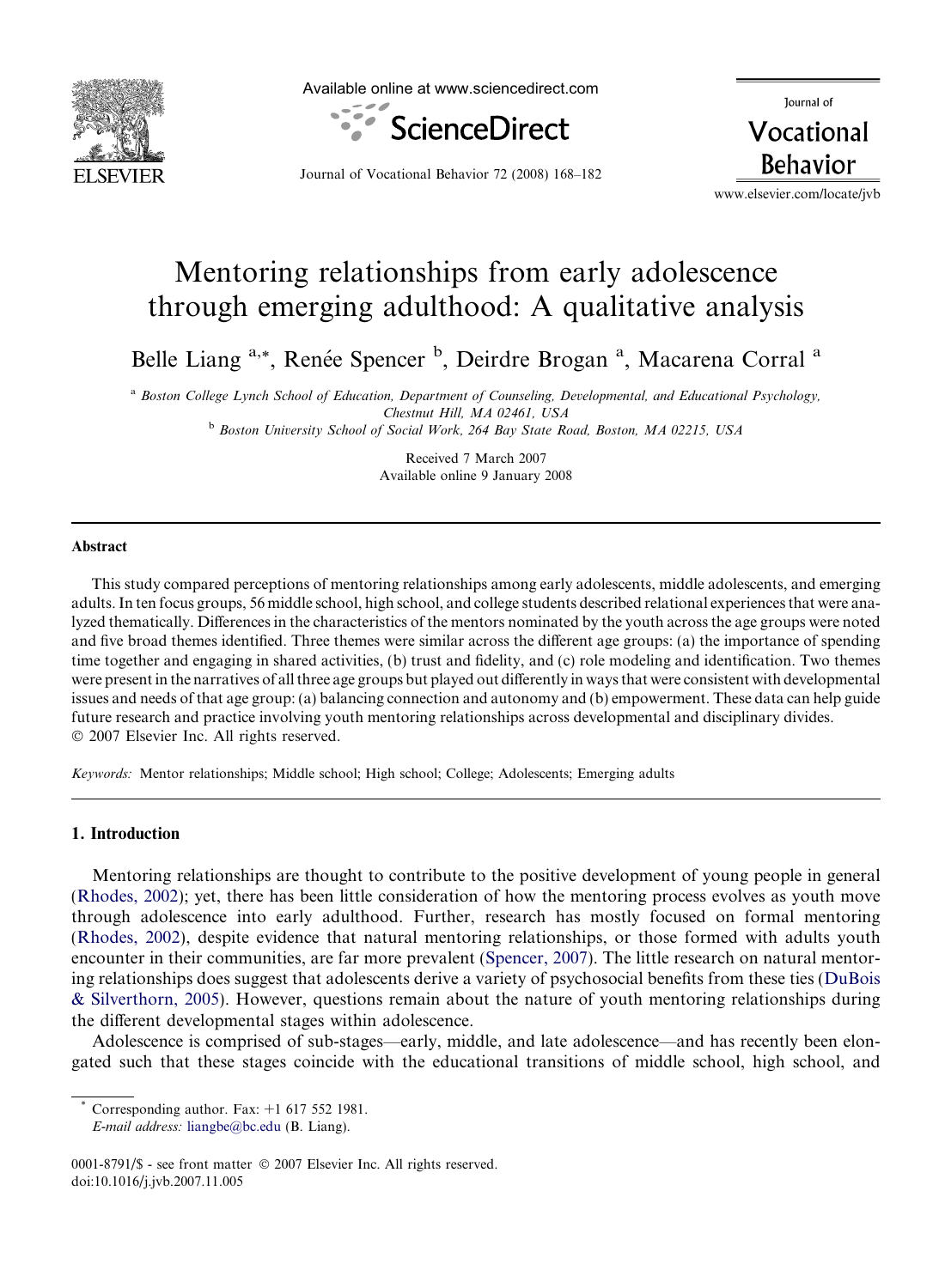college or full entry into the world of work, respectively (Steinberg, 2005). With each of these transitions, adolescents' social worlds expand as they move into new educational, out-of-school, and workplace settings; and they engage in an increasing number of natural mentoring relationships (Beam, Chen, & Greenberger, 2002; Hamilton & Darling, 1989). Interestingly, little attention has been paid to informal mentoring relationships (Linnehan, 2003), much less to how such relationships evolve as youth move through this rich and complex period. Some studies have documented that 53–85% of youth reported having a natural mentor (Spencer, 2007). In another national sample, nearly three quarters of the respondents reported having had a mentor since the age of 14 apart from any reference to a formal program (DuBois & Silverthorn, 2005). Some consideration has been given to the roles these relationships play (Greenberger, Chen, & Beam, 1998; Hamilton & Darling, 1989), but there is little understanding about how mentoring works from the young person's perspective. The handful of qualitative studies examining the nature of youth mentoring focus on formal programs rather than natural mentoring (Spencer, 2006) or tend to focus on youth as a whole rather than as separate developmental stages (Spencer, Jordan, & Sazama, 2004). To date, no qualitative studies investigate the differences in natural mentoring in early, middle, and late adolescence or emerging adulthood.<sup>1</sup>

This lack of differentiation is problematic given literature suggesting great variability in the characteristics and needs of youth during the different adolescent phases (Steinberg, 2005). Along with the biological processes associated with puberty, the onset of adolescence brings significant changes in social, emotional, and cognitive functioning (Arnett, 2004). There are several types of developmental changes that seem particularly relevant to understanding the fit between mentoring and the needs of early, middle, and late adolescents or emerging adults including changes in: cognitive ability and perspective taking, the parent–adolescent relationship, the peer context, and the setting from middle school to high school to college. The shift from preoperational or concrete thinking to formal operational or abstract reasoning brings with it increases in perspectivetaking which allows adolescents to engage in deeper and more complex relationships (Carlo, Hausmann, Christiansen, & Randall, 2003). With increases in mobility and independence in adolescence come shifts in adolescents' parental relationships and a greater emphasis on extrafamilial relationships (Arnett, 2004). As youth progress through adolescence, their opportunities for engaging with adults across an array of settings (e.g., in-school, out-of-school, community and workplace) expand greatly. For example, extracurricular activities are associated with many psychosocial benefits (Darling, Caldwell, & Smith, 2005), and some of these positive outcomes may be mediated by relationships youth develop with their activity leaders which have been considered mentoring relationships given their frequency of contact and supportive nature (Hirsch, 2005).

It stands to reason that the shifts described above would affect the nature of mentoring at each developmental stage. Indeed, at each stage, adolescents confront a host of new freedoms and roles that mentors may help them negotiate (Schulenberg, O'Malley, Bachman, Wadsworth, & Johnston, 1996). For example, the developmental shifts associated with early adolescence (e.g., importance of extrafamilial ties), can create a unique opening for mentors. Although friendships play a substantial role in development throughout the life span, they are especially critical in early adolescence (Bukowski, Hoza, & Boivin, 1993); and although friendships have many benefits, they may also play a role in the emergence of relational and physical aggression in early adolescence (Dishion, Andrews, & Crosby, 1995). In addition, the transition from childhood to adolescence can be marked by increases in behavioral and emotional problems (Angold & Rutter, 1992; Fleming, Boyle & Offord,1993); and although it has been assumed that early adolescents tend to be more influenced by peers as they navigate such challenges, research indicates that parents may contribute to their successful negotiation (Lengua, 2006). Thus, mentors—somewhere between parents and peers—may be in an even better position to influence young adolescents (Rhodes, 2002).

Compared to earlier stages, late adolescents and emerging adults may be more likely to move away from home, and engage in adult work roles. Thus, relationships with nonfamilial adults may not only be more accessible than parents, but may take on different functions and meanings. Hamilton and Darling (1989) study of undergraduates suggests ways that mentoring may shape the transition to adulthood—a time when older adolescents may be especially open to the influence of adults other than their parents. In particular, they

<sup>&</sup>lt;sup>1</sup> Early adolescence (ages 11 through 14) correspond to middle school years; mid adolescence (ages 15 through 18) corresponds approximately to the high school years, and emerging adulthood (late teens through mid twenties) overlaps typically with the college years (Steinberg, 2005).